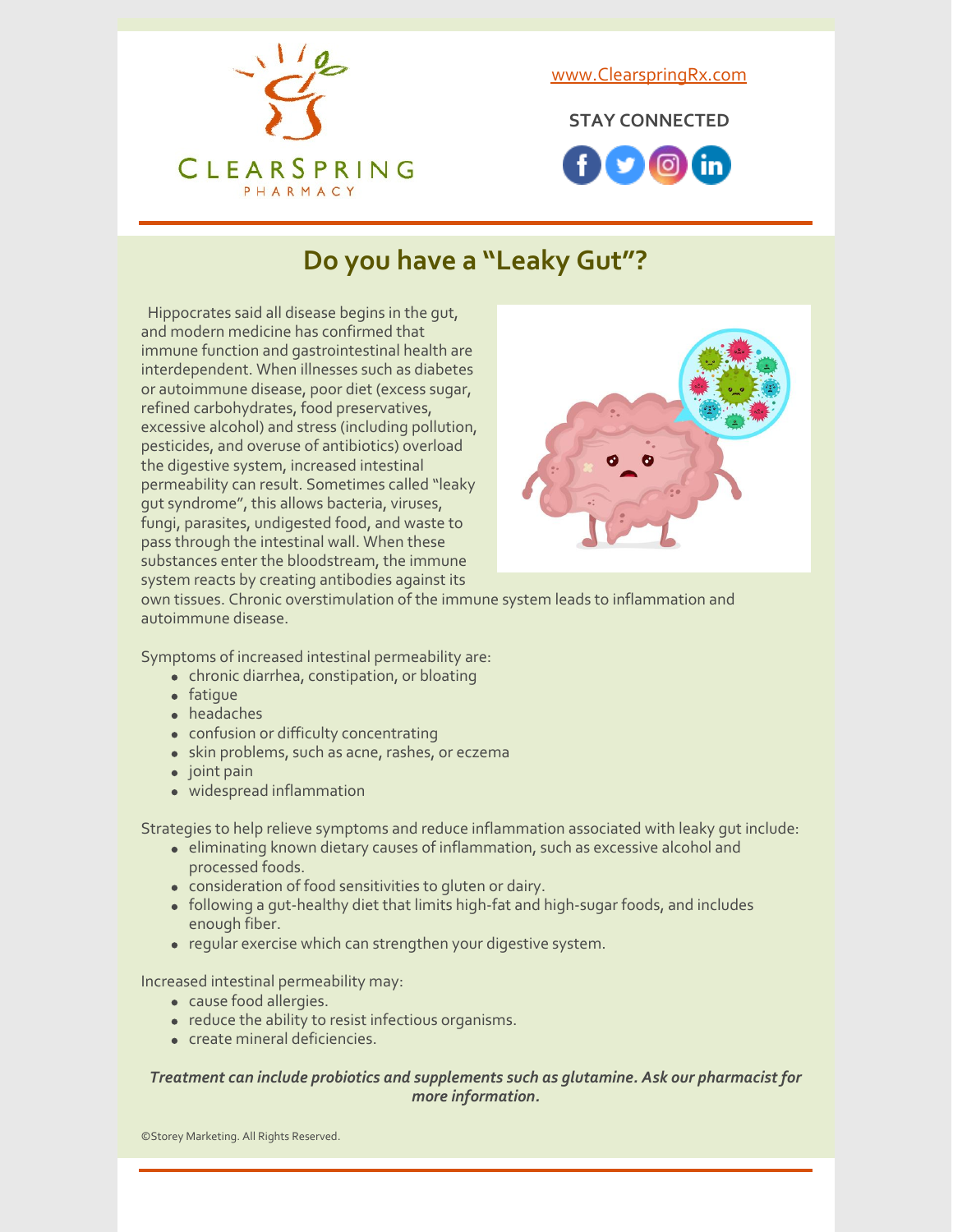#### **COVID-19 Test Kits Available at Clearspring Pharmacy!**

Clearspring Pharmacy has two options for COVID-19 test kits! No appointment necessary.

MicroGenDX test kits are \$199. MicroGenDX is a CLIA/CAP certified high complexity lab which has been validated and added to the FDA website as a resource laboratory for COVID-19 Testing. The test is performed in the privacy of your own home using sputum and includes a FedEx selfmailer. The results will be sent to Clearspring Pharmacy and one of our pharmacists will contact you with the results.

Also available is the Vibrant COVID-19 Antibody Assay by Vibrant America Clinical Labs for \$199. This test allows for the qualitative detection and differentiation of human IgG and IgM antibodies to SARS-CoV-2 in human serum and dried blood spot. Vibrant America antibody test has been authorized by FDA under EUA for use by authorized laboratories and it is done using fingerstick blood specimen collected by the pharmacist.

*Ask us form more information!*

# **Have you been laid-off or furloughed due to COVID-19?**

If you are having trouble paying for your cash compounded prescriptions at this time, please speak to one of our professional staff members to find out how we can help you. We do not want you to discontinue or alter your medication regiment due to financial hardship. *We can help!*

Be sure to follow **[@ClearspringPharmacy](https://www.instagram.com/clearspringpharmacy/)** on Instagram to keep up with the latest happenings at the pharmacy and important health information!



## **Download our App**

ClearSpring mobileRx app allows you to refill prescriptions on your mobile device at your convenience. You can refill multiple prescriptions on a mobile device by entering your prescription numbers, scanning the barcode on the prescription bottles or using your Patient Profile. [LEARN](https://clearspringrx.com/app.php) MORE





Download on Google play

# **Two-Way Text Communication**

At ClearSpring Pharmacy, we now offer two-way text communication where we can communicate conveniently about your prescription, refill status, insurance, etc. Ask your